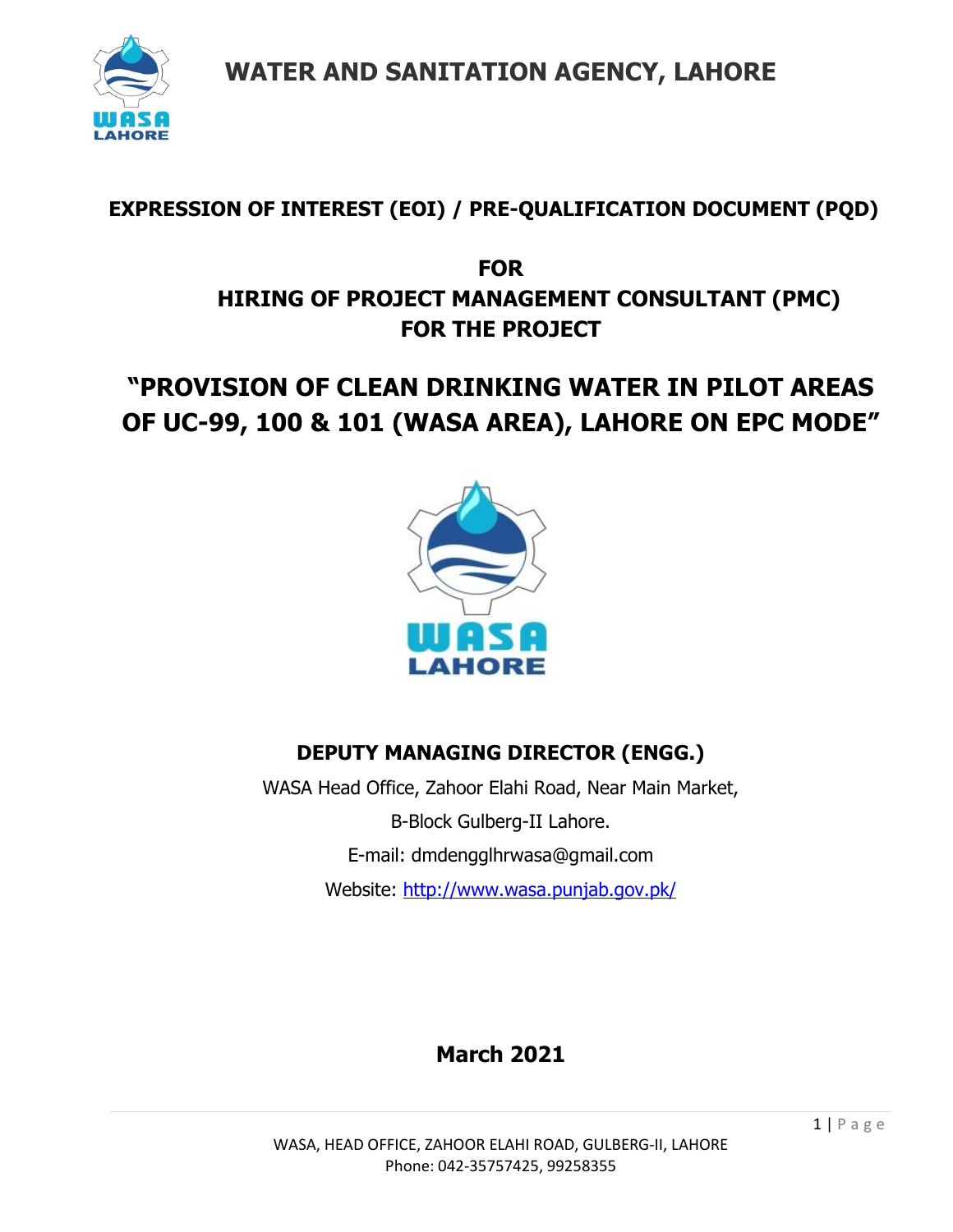

# **TABLE OF CONTENTS**

| Invitation for Expression of Interest / Basic Eligibility3 |  |
|------------------------------------------------------------|--|
| <b>Section B.</b>                                          |  |
|                                                            |  |
| <b>Section C.</b>                                          |  |
|                                                            |  |
| <b>Section D.</b>                                          |  |
|                                                            |  |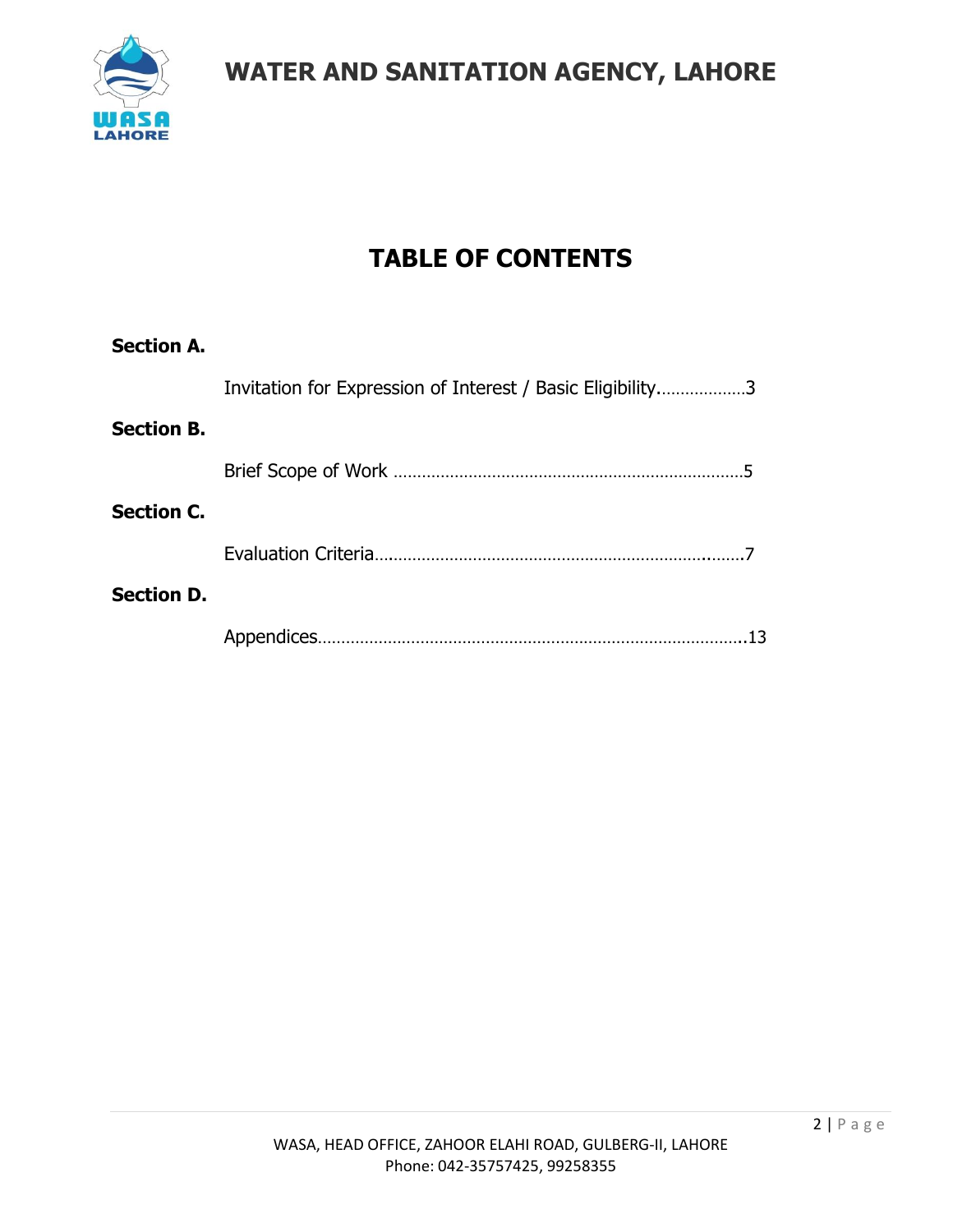

## **PRE-QUALIFICATION / SHORT LISTING OF ENGINEERING CONSULTING FIRMS**

Water and Sanitation Agency (WASA), Lahore, intends to hire services of Engineering Consulting Firm for Project Management Consultant for the project

## **PROVISION OF CLEAN DRINKING WATER IN PILOT AREAS OF UC-99, 100 & 101 (WASA AREA), LAHORE ON EPC MODE**

## **Section A.**

### **INVITATION FOR EXPRESSION OF INTEREST / BASIC ELIGIBILITY**

The interested consultancy firms having experience of similar nature works may apply alongwith the following information / particulars duly supported with necessarily documents:

- 1. Name of firm / address of the registered office with telephone / fax number and e-mail address including organization chart showing management structure **Appendix 1**.
- 2. Memorandum and Articles of Association of the firms.
- 3. Certificate of Registration with the Pakistan Engineering Council, Islamabad alongwith the valid renewal letter in relevant project profile code.
- 4. Copy of Registration with Securities and Exchange Commission of Pakistan or Registrar of Firms.
- 5. Only relevant Project wise experience with time duration for each Project.
- 6. List of similar works completed by the Firm during the last 10-years and similar works in hand, indicating total cost of such works and cost of Consultancy Services received against those works along with date of start and completion / expected date of completion **Appendix 2**.
- 7. An undertaking by the consultants / firms / JVs to the effect that "Neither the firm / consultants / JVs nor its Directors / Stakeholders, as a whole or as a part of the firm have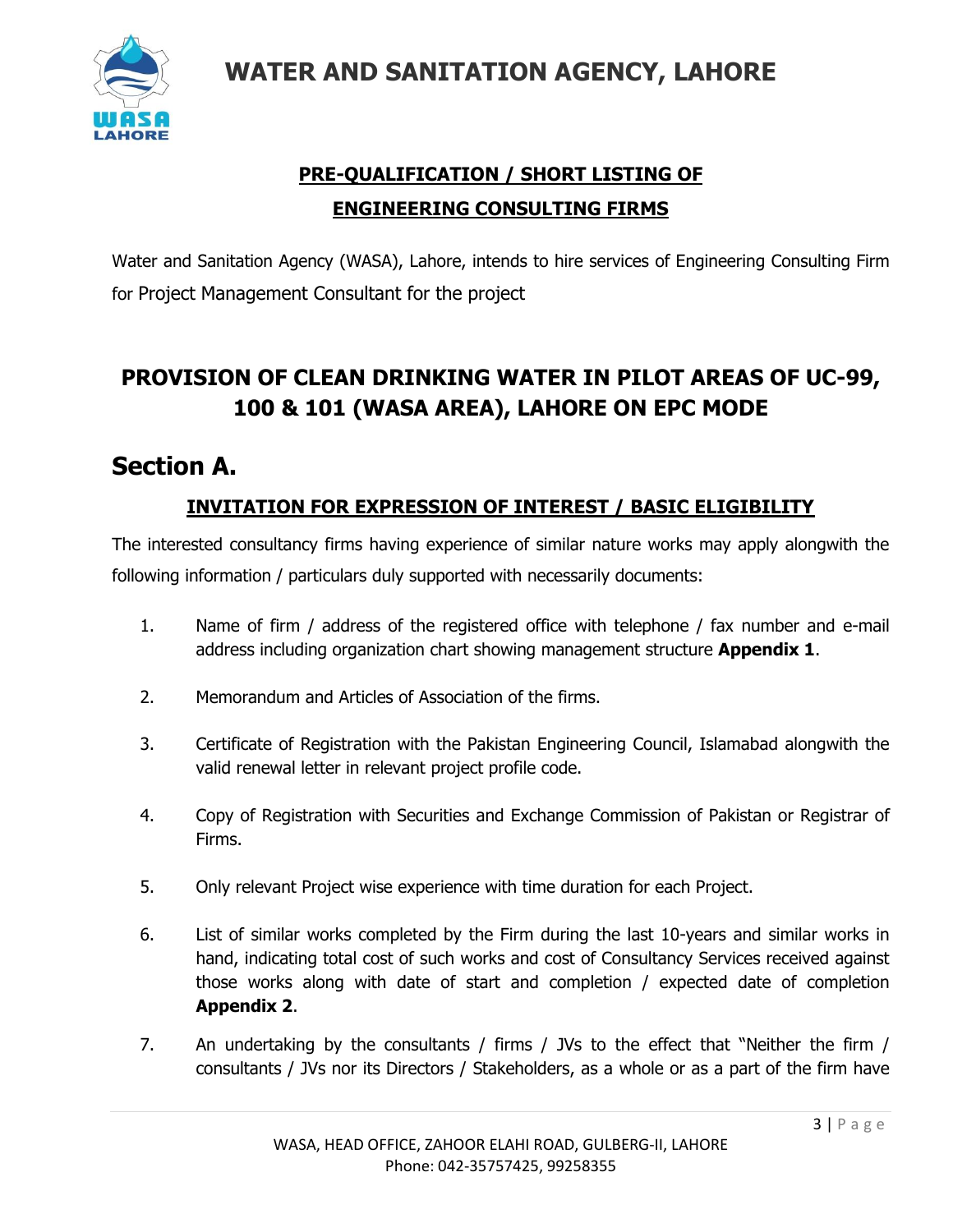

even been black listed / defaulted by any Government Agency / Department / Organization and also that the information supplied by the consultants / firm / JVs is correct.

- 8. Certificate / Affidavit that the consultant / firm /JV is not in litigation with any client.
- 9. Details of net worth, annual turnover & net cash accruals duly filled and signed as per **Appendix 4**. Single entity bidder and all members of consortium / JV should be profit making during three financial years not older than FY-2016-17.
- 10. Copy of Registration with Income Tax Department and Punjab Revenue Authority.
- 11. List of permanent professional staff along with CVs of relevant core staff showing project wise experience with exact time duration for each project. The Bidder should furnish details of technical experience of core team/ professional staff as on date on submission of EOI as per **Appendix 3**.
- 12. Water and Sanitation Agency, Lahore reserves the right to reject all the applications at any time prior to the acceptance, and no claim whatsoever, shall be entertained on this account. If at any stage concealment / distortion of fact is detected it would be sufficient cause to reject the application.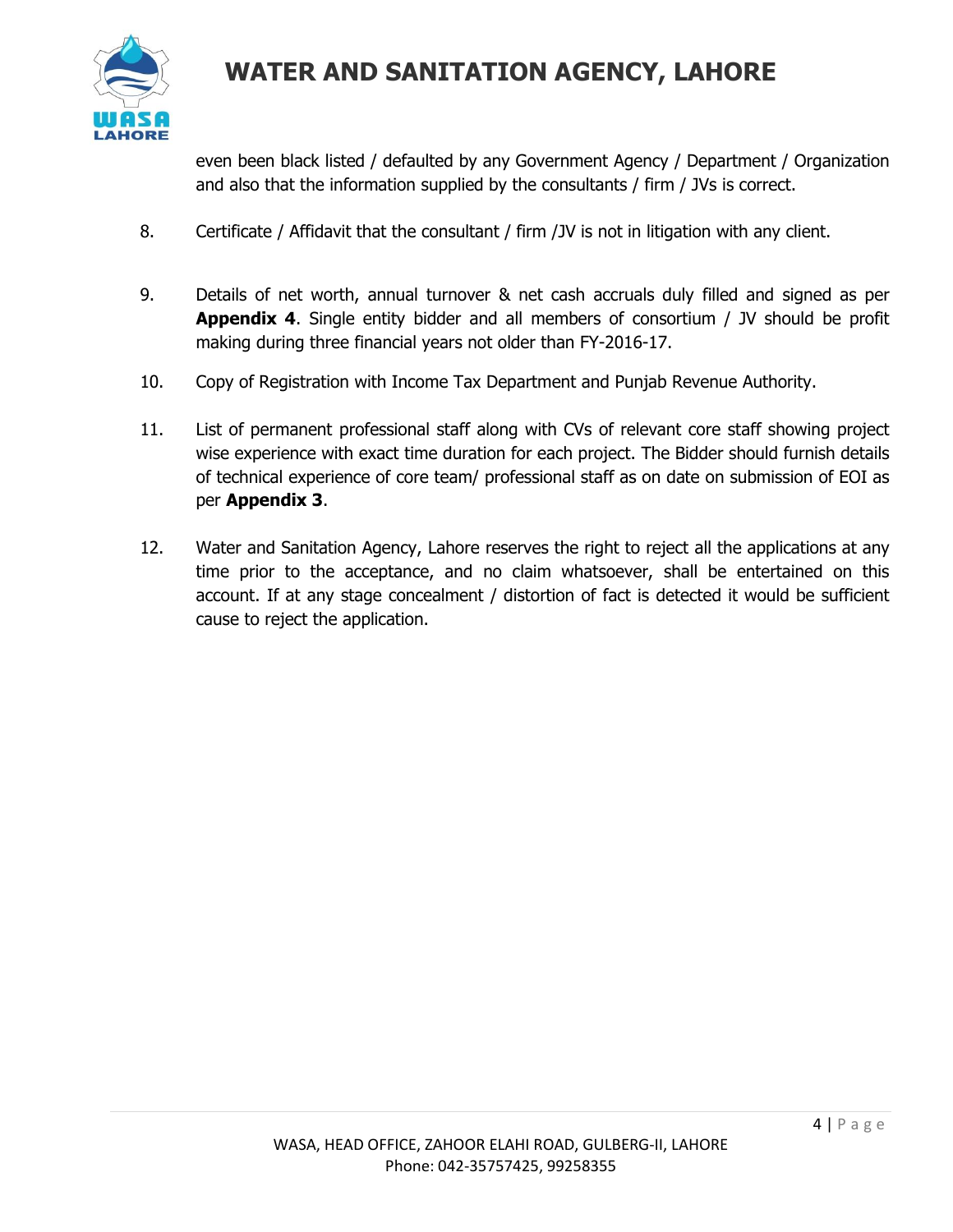

**Section B.**

### **BRIEF SCOPE OF WORK**

#### **1. Relevant Background**

WASA Lahore is the 2nd largest water utility city of Pakistan serving population of approx. 8 Million. The water supply entirely depends on groundwater and extracted through tubewells. Current water extraction by WASA is 540 Million Gallons per Day (MGD) which is pumped directly to the residents of Lahore through a water distribution system. Some of the water distribution pipes are laid 30 to 40 years ago in the city. Thus, these pipes are old & outlived. Consequently, complaints pertaining to contamination, inadequate & imbalance pressure and shortage of water supply are frequent in these areas.

To address these issues, the approved Master Plan of WASA (planning horizon 2040) recommends to divide the city into 140 zones /District Metered Areas (DMAs), establish a system to provide clean drinking water through a system comprising of Over-Head Reservoirs, replacement / laying of new pipes, installation of meters and monitoring of overall system through SCADA. This overall improvement in the system shall also lead to reduction in Non-Revenue Water (NRW) and also help to reduce the per capita water consumption. In light of these proposed interventions, WASA Lahore has selected 03 deprived pilot areas (03 UCs of Lahore 99, 100 & 101) in instant project at initial stage for implementation of recommendations given in the Master Plan Study (2040). The interventions shall be made through an EPC Contractor supervised by Project Management Consultant (PMC).

### **2. Objectives of the Project**

The primary objectives are as under:

- Provision of 24/7 supply of adequate quantity of safe drinking water
- Water conservation through metering, water audit and control of Non-Revenue Water (NRW).
- Energy and O&M cost saving by avoiding direct pumping through tube-wells and Over Head Reservoirs OHRs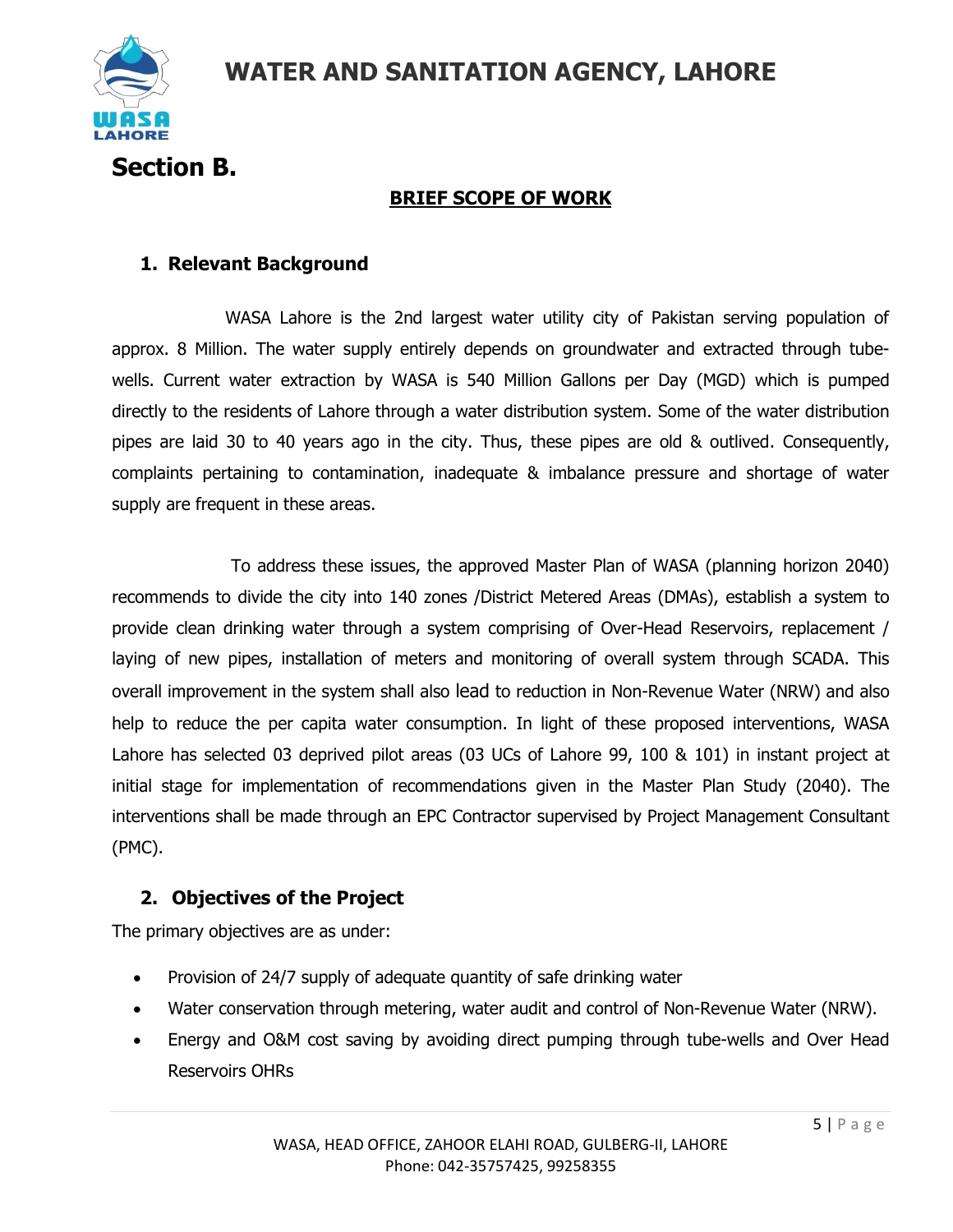

- To maximize the efficiency of the water supply system by creating self-sustaining Water Zones and Distribution Management Areas.
- To ensure integrated monitoring system through SCADA system for better water management.

#### **3. Consultancy Assignment**

The overall assignment under the consultancy services is to review & finalize preliminary engineering design, prepare EIA studies, conduct Topographical Survey & Geotechnical Investigations, prepare tender documents and to assist WASA Lahore in carrying out the tendering process to recruit the EPC contractor, contract formulation & negotiations and other activities involved in the bidding process.

The Consultant has to review, finalize and endorse the detailed design, estimates and other requisite reports submitted by EPC contractor. The consultant shall also carry out resident supervision and commissioning of work and ensure that the project objectives are achieved.

#### **4. Consultancy Duration**

Implementation duration will be 24 months.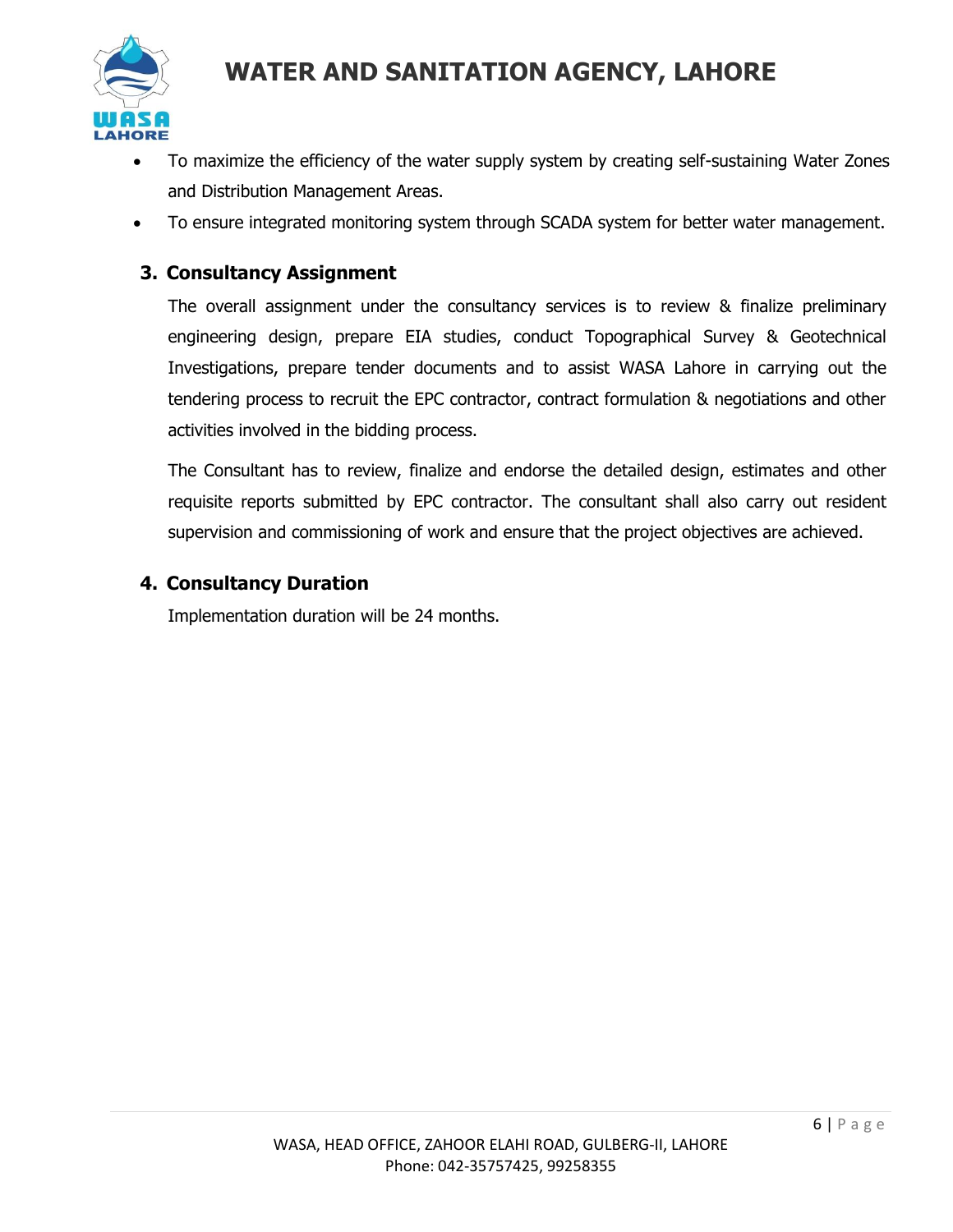

# **Section C.**

### **EVALUATION CRITERIA**

### **Minimum Qualifying Score = 65**

The evaluation for short-listing of the firms shall be based on the following criteria:

| Sr.<br>No. | <b>Criteria</b>                                                                                                                                  | Weightage |
|------------|--------------------------------------------------------------------------------------------------------------------------------------------------|-----------|
| 1.         | <b>Company Technical Experience</b><br>$\triangleright$ Number of similar Assignments<br>$\triangleright$ Relative size of similar assignment    | 40        |
| 2.         | Staffing / Core Team<br>$\triangleright$ Education & Qualification<br>$\triangleright$ Relevant Experience<br>$\triangleright$ Relevant Projects | 40        |
| 3.         | <b>Financial Capability</b>                                                                                                                      | 20        |
|            | <b>Grand Total</b>                                                                                                                               | 100       |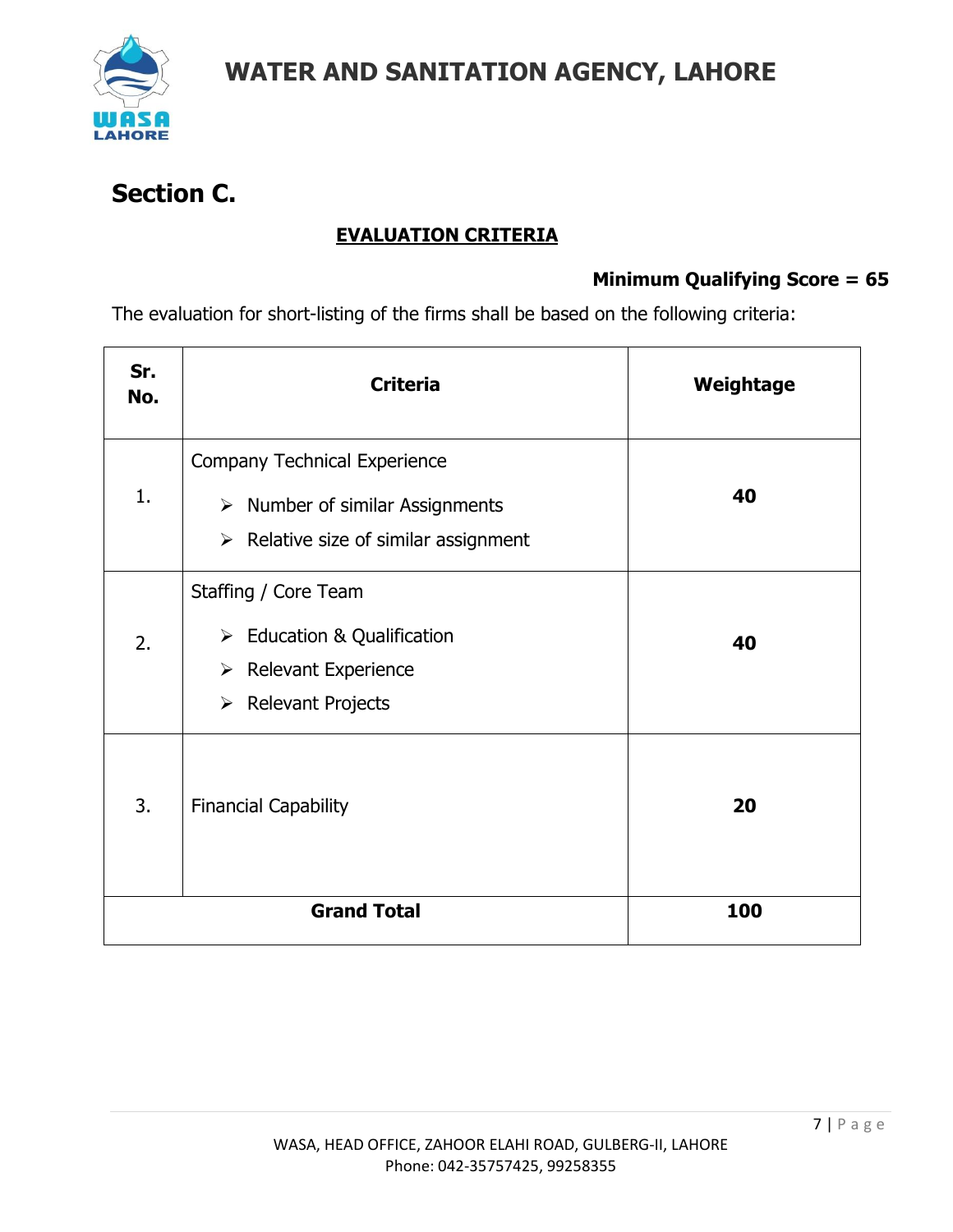

### **PARAMETERS FOR EVALUATION**

#### **1. COMPANY'S/JV TECHNICAL EXPERIENCE (40 marks)**

#### **1.1 Number and relative size of similar assignments:**

i. Similar project(s) must include following sub-project components;

(A) Design of water supply system including distribution network (Max marks 10)

| Sr.No. | <b>Description</b>                                           | <b>Marks</b> |
|--------|--------------------------------------------------------------|--------------|
| 1.     | Design of water supply system including distribution network | 10           |
|        | for serving population of (125,000 or above) persons         |              |
| 2.     | Design of water supply system including distribution network | 7.5          |
|        | for serving population of $(100,000 - 124,999)$ persons      |              |
| 3.     | Design of water supply system including distribution network | 05           |
|        | for serving population of $(75,000 - 99,999)$ persons        |              |
| 4.     | Design of water supply system including distribution network | NIL          |
|        | for serving population of less than 75,000 persons           |              |

(B) Resident Supervision of water supply system infrastructure (Max marks 10)

| Sr.No. | <b>Description</b>                                                                                             | <b>Marks</b> |
|--------|----------------------------------------------------------------------------------------------------------------|--------------|
| 1.     | Resident Supervision of water supply system infrastructure<br>with project cost of Rs. 1,300/- Million or more | 10           |
| 2.     | Resident Supervision of water supply system infrastructure<br>with project cost of Rs. 800 -1,299 Million      | 7.5          |
| 3.     | Resident Supervision of water supply system infrastructure<br>with project cost of Rs. 300 -799 Million        | 05           |
| 4.     | Resident Supervision of water supply system infrastructure<br>with project cost of less than Rs. 300 Million   | NTI          |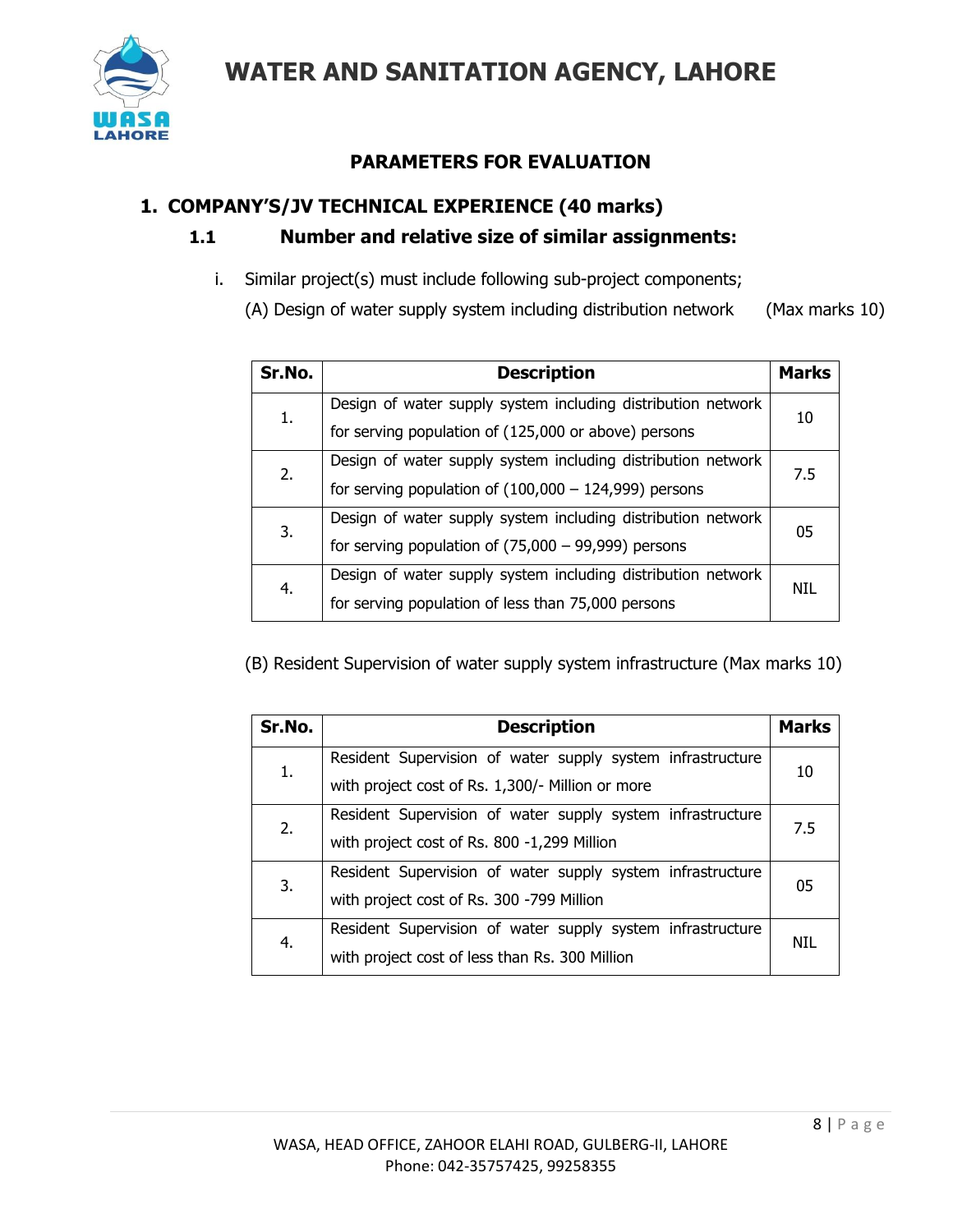

(C) Design of District Metered Zone/ District Metered Areas (Max marks 15)

| Sr.No. | <b>Description</b>                                              | <b>Marks</b> |
|--------|-----------------------------------------------------------------|--------------|
|        | Design of zoning of water supply distribution network including |              |
| 1.     | development of DMA/ DMZ, consumer and bulk water meter etc.     | 15           |
|        | for serving population of 75,000 or above                       |              |
|        | Design of zoning of water supply distribution network including |              |
| 2.     | development of DMA/ DMZ, consumer and bulk water meter etc.     | 10           |
|        | for serving population of 50,000 -74,999                        |              |
|        | Design of zoning of water supply distribution network including |              |
| 3.     | development of DMA/ DMZ, consumer and bulk water meter etc.     | 05           |
|        | for serving population of 25,000 -49,999                        |              |
| 4.     | Design of zoning of water supply distribution network including |              |
|        | development of DMA/ DMZ, consumer and bulk water meter etc.     | NIL          |
|        | for serving population of less than 25,000                      |              |

(D) Preparation of Bidding Documents on EPC mode for sizeable project (Max marks 05)

**Note:** Separate projects can be considered for each of the sub-projects i.e. components A, B C & D.

### **1.2 Marking Criteria for Company Experience:**

Each project shall be evaluated based on the following marking criteria depending upon the above mentioned categories for each type of project:

|                   | <b>Relative size and similarity of each Project</b> |                       |                  |                   |  |  |
|-------------------|-----------------------------------------------------|-----------------------|------------------|-------------------|--|--|
| <b>Similarity</b> | <b>Multiplication Factors (Financial Weightage)</b> | <b>Marks Obtained</b> |                  |                   |  |  |
|                   | 80% or more                                         | <b>50%-80%</b>        | Less than<br>50% | (Maximum 15/10/5) |  |  |
| <b>Strong</b>     |                                                     | 0.65                  | 0.30             |                   |  |  |
| <b>Medium</b>     | 0.65                                                | 0.4225                | 0.195            | X 15/10/7.5/5     |  |  |
| Weak              | 0.30                                                | 0.195                 | 0.09             |                   |  |  |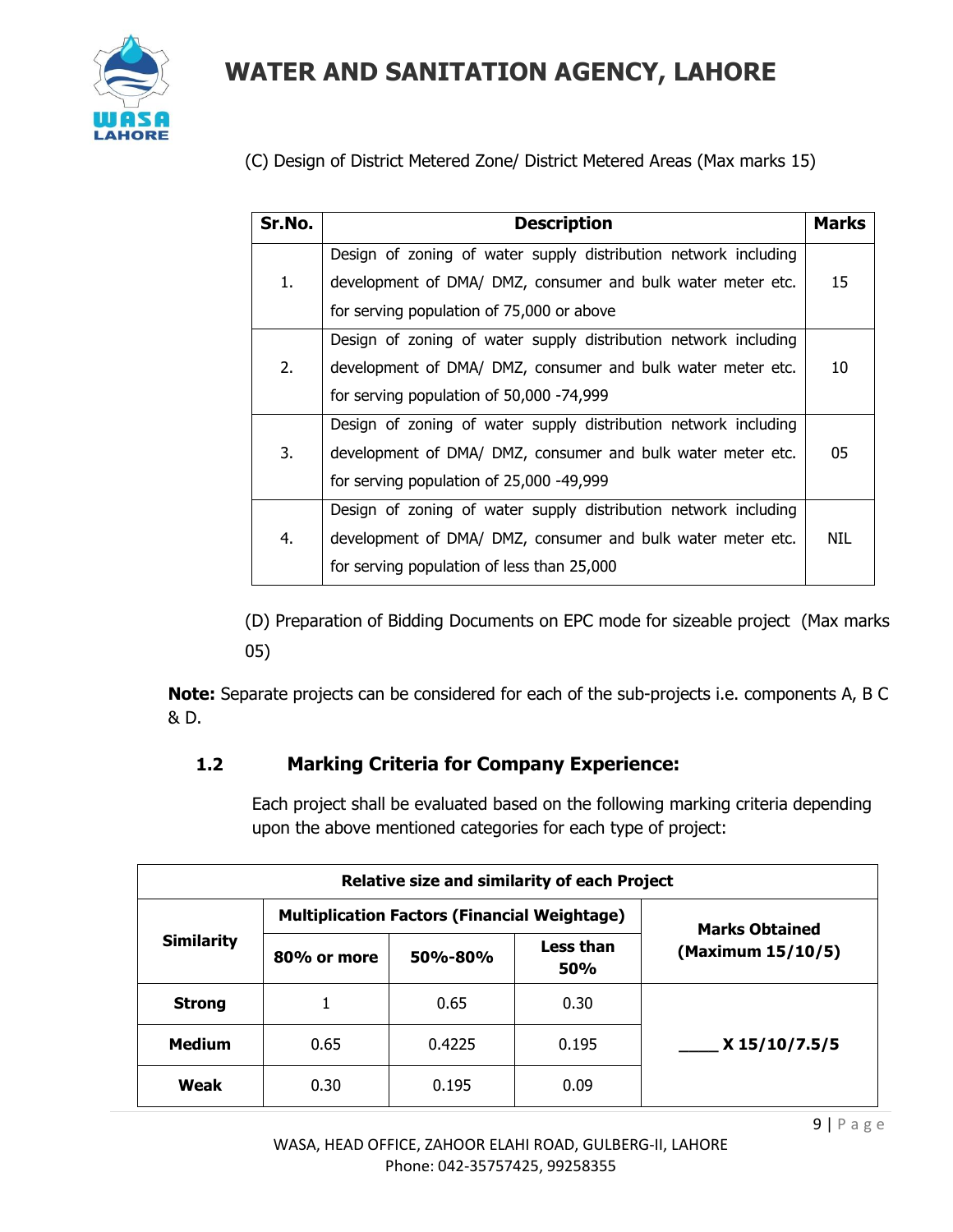

### **1.3 Evaluation of Technical Experience of the firm**

The Bidder which could be single entity or the consortium shall be evaluated on the following:

- i. Projects completed during the last ten (10) years shall only be considered. Only eligible projects shall be considered for estimation of technical experience. Irrelevant projects will not be considered for evaluation.
- ii. Experience of similar assignments as mentioned at **Sr No. 1.1** under "Company's/JV Technical Experience".

## **2. TECHNICAL STAFF / CORE TEAM (40 marks)**

## **2.1 Core Team Members, Required Qualifications, Marks distribution, and Required Experience of Core Team:**

| Sr.<br><b>No</b> | <b>Description</b>                                            | <b>Minimum Qualification</b>                                                                                                                                                                                    | <b>Allocated</b><br><b>Marks</b> | <b>Maximum</b><br><b>Age Limit</b><br>(Years) | <b>Experience</b>                                                                                                                              |
|------------------|---------------------------------------------------------------|-----------------------------------------------------------------------------------------------------------------------------------------------------------------------------------------------------------------|----------------------------------|-----------------------------------------------|------------------------------------------------------------------------------------------------------------------------------------------------|
| 1.               | Project Manager/<br>Team Leader                               | Bachelor's Degree in Civil<br>Engineering/<br>Environmental<br>Engineering/ Public Health<br>Engineering<br>(PHE)<br>or<br>equivalent.                                                                          | 10                               | 65                                            | Minimum 20 years'<br>experience in the planning,<br>design and execution of<br>water supply infrastructure.                                    |
| 2.               | NRW/Leak<br><b>Detection</b><br>Specialist<br>(International) | Bachelor's Degree in Civil/<br>Mechanical / Public Health<br>/ Electrical / Electronics /<br>Environmental Engineering<br>or relevant discipline                                                                | 10                               | 65                                            | 10 years' experience in<br>water supply network<br>modeling, design &<br>establishment of DMZ &<br>DMA and leak detection<br>/reduction in NRW |
| 3.               | Procurement &<br><b>Contract Specialist</b>                   | Bachelor's Degree in Civil/<br>Mechanical/<br>Electrical<br>Engineering or<br>Master's<br>degree<br>in<br>Economics/<br>Finance/<br>Business Administration /<br>Management/<br>Contract<br>Project Management. | 10                               | 65                                            | Minimum of 15 years<br>working experience in EPC/<br><b>FIDIC Contracts.</b>                                                                   |

Core team shall be evaluated based on the following marking criteria: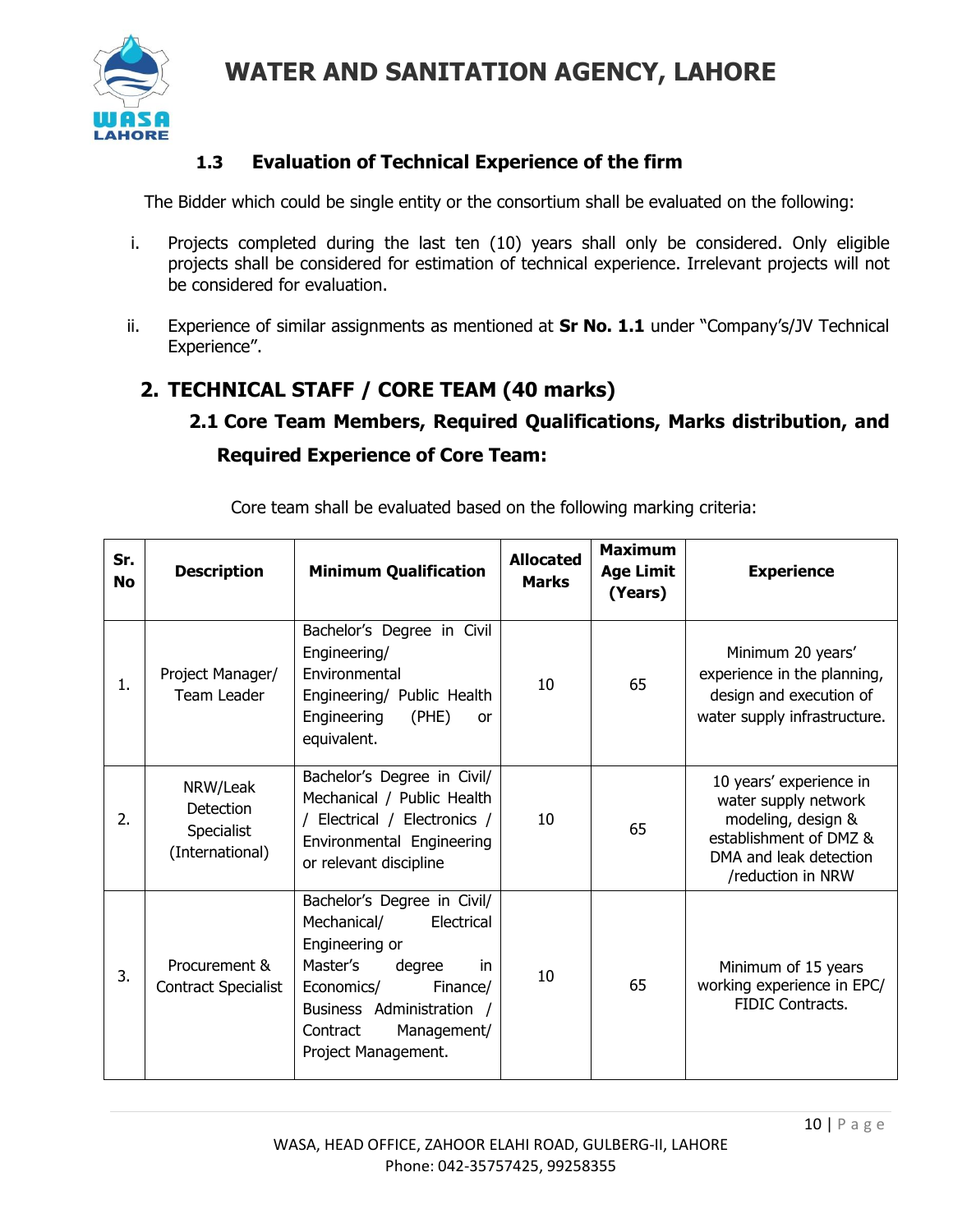

| Bachelor's degree in Civil<br><b>Resident Engineer</b><br>4.<br>(Civil)<br>Engineering | 10 | 65 | Minimum of 15 years<br>working experience in<br>Resident Supervision of<br>sizeable infrastructure<br>projects preferably related<br>to water sector. |
|----------------------------------------------------------------------------------------|----|----|-------------------------------------------------------------------------------------------------------------------------------------------------------|
|----------------------------------------------------------------------------------------|----|----|-------------------------------------------------------------------------------------------------------------------------------------------------------|

### **2.2 Marking Criteria for Qualification of Core Team**

Every member of the core team of expert shall be evaluated using the following criteria:

#### **Maximum Marks = 40**

| Qualification     | <b>Experience</b>       | <b>Understanding</b>   |
|-------------------|-------------------------|------------------------|
| (20% Marks)       | (50% Marks)             | (30% marks)            |
| PhD: 20%,         | <b>Full Marks:</b>      | <b>Full Marks:</b>     |
| M.Sc.: 18%,       | For required experience | For 5 similar projects |
| <b>B.Sc.: 16%</b> |                         |                        |

#### **2.3. Details of Core Team**

The Bidder should furnish details of technical experience of core team/ professional staff as on date on submission of EOI as per **Appendix 3**.

### **3. FINANCIAL CAPABILITY (20 marks)**

| Sr.<br>No. | <b>Description</b>                            | <b>Threshold</b><br><b>Amount</b><br>(Rs.) | <b>Documents Required</b>                                                                                                                                                                                                 |
|------------|-----------------------------------------------|--------------------------------------------|---------------------------------------------------------------------------------------------------------------------------------------------------------------------------------------------------------------------------|
|            | Average Annual Turnover<br>in stated 03 years | At least<br>20 Million                     | Audited "Profit and Loss" statement for the<br>three years not older than FY-2016-17 duly<br>certified/ stamped by Chartered Accountant<br>must be provided in EOI document with<br><b>Audited Statements.</b>            |
|            | Average Net Worth<br>in stated 03 years       | At least<br>15 Million                     | Audited "Balance Sheet" showing financial<br>position for the three years not older than<br>FY-2016-17 duly certified/<br>stamped by<br>Chartered Accountant must be provided in<br>EOI document with Audited Statements. |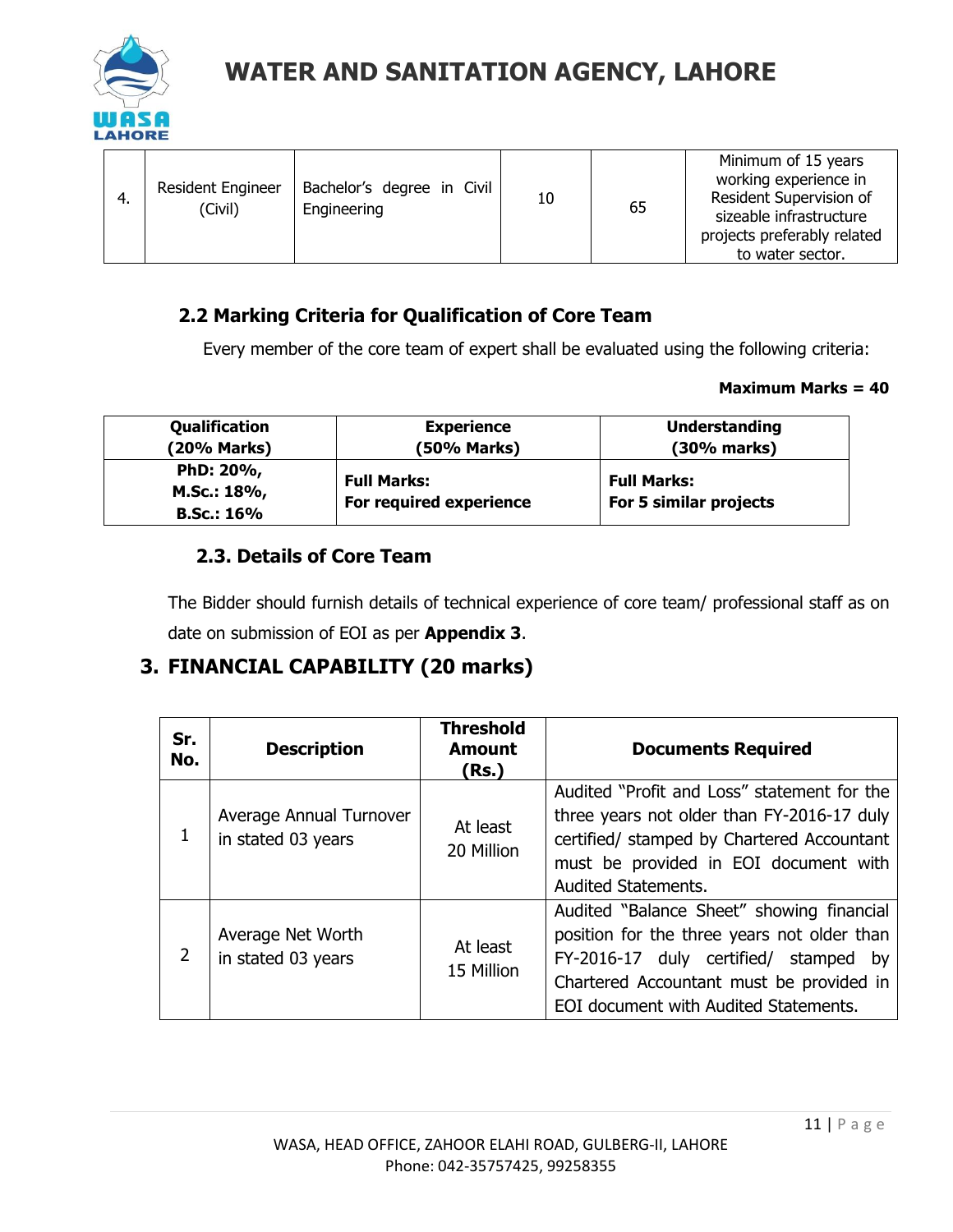

### **3.1. Marking Criteria for Company Experience:**

| Sr.<br>No. | <b>Description</b>         | <b>Threshold Amount</b><br>(Rs.) | <b>Marks Obtained</b> |
|------------|----------------------------|----------------------------------|-----------------------|
|            | Average Annual Turnover in | 20 Million or above              | 10                    |
|            | stated 03 years            | Less than 20 Million             | NIL                   |
|            | Average Net Worth          | <b>15</b> Million or above       | 10                    |
|            | in stated 03 years         | Less than 15 Million             | NIL                   |

#### **Note:**

- Only duly certified Audited Statements by the Chartered Accountant will be considered for evaluation.
- All firms (in case of consortium) should be profit making in the stated financial years.

#### **Special Condition in case of Consortium/JV**

In case of consortium, lead firm must have minimum 40% shares and other firms have at least 25% shares in consortium. Percentage of shares of each firm must be clearly mentioned. Maximum of three firms are allowed to participate in consortium/ JV.

#### **DATE OF SUBMISSION OF PROPOSAL**

## **The EOI (03 Hard copies & one Soft copy) must reach the office of Deputy Managing Director (Engg.) WASA Head Office, Zahoor Elahi Road, B-Block Gulberg-II, Lahore not later than 24.03.2021 till 03:00 PM.**

| Designation: | Deputy Managing Director (Engg.)                       |
|--------------|--------------------------------------------------------|
| Address :-   | WASA Head Office, Zahoor Elahi Road, Near Main Market, |
|              | B-Block Gulberg-II Lahore.                             |
| Website:     | http://www.wasa.punjab.gov.pk/                         |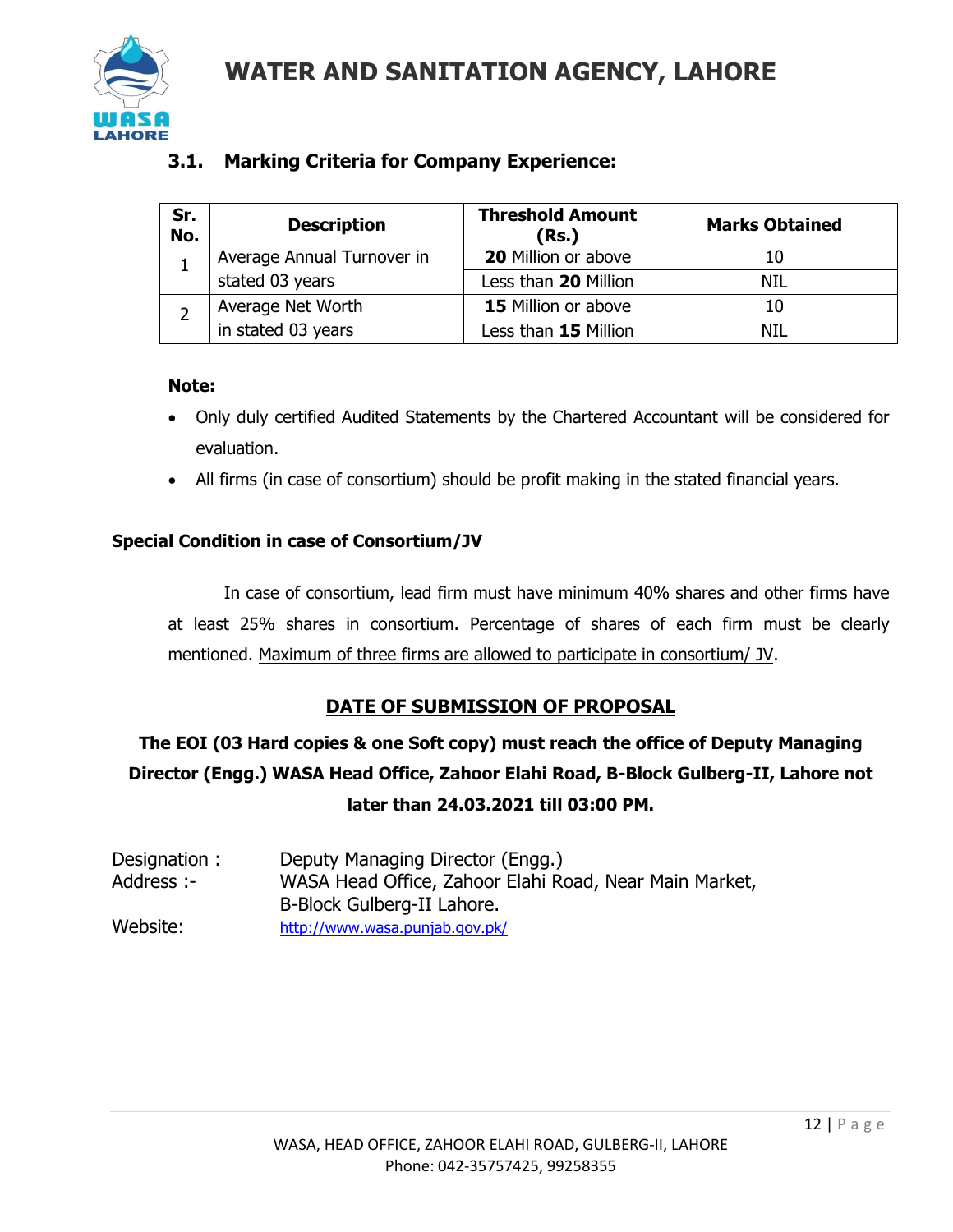

## **Section D.**

# **APPENDIX 1**

#### FORMAT FOR LETTER OF FOI APPLICATION

[On the Letter Head of the Bidder (in case of Single or Lead Member (in case of a Consortium)]

Date:

The Deputy managing Director (Engineering), WASA, LDA, Lahore.

## **HIRING OF PROJECT MANAGEMENT CONSULTANTFOR THE PROJECT-PROVISION OF CLEAN DRINKING WATER IN PILOT AREAS OF UC-99, 100 & 101 (WASA AREA), LAHORE ON EPC MODE**

Sir,

Being duly authorized to represent and act on behalf of (hereinafter referred to as "the bidder'"). And having reviewed and fully understood all of the qualification requirements and information provided, the undersigned hereby expresses its interest and apply for qualification for subject consultancy services.

We are enclosing our Expression of Interest (EOI), in one Original and one Copy, with the details as per the requirements of the EOI and PQD, for your consideration/evaluation.

The undersigned hereby also declares that the statements made and the information provided in the EOIs are complete, true and correct in every detail.

We confirm that the EOI application is valid for a period of 90 days from the due date of submission of EOI application and is unconditional.

Yours faithfully, (Signature of Authorized Signatory) (Name, Title and Address of the Bidder) Bidder seal& stamp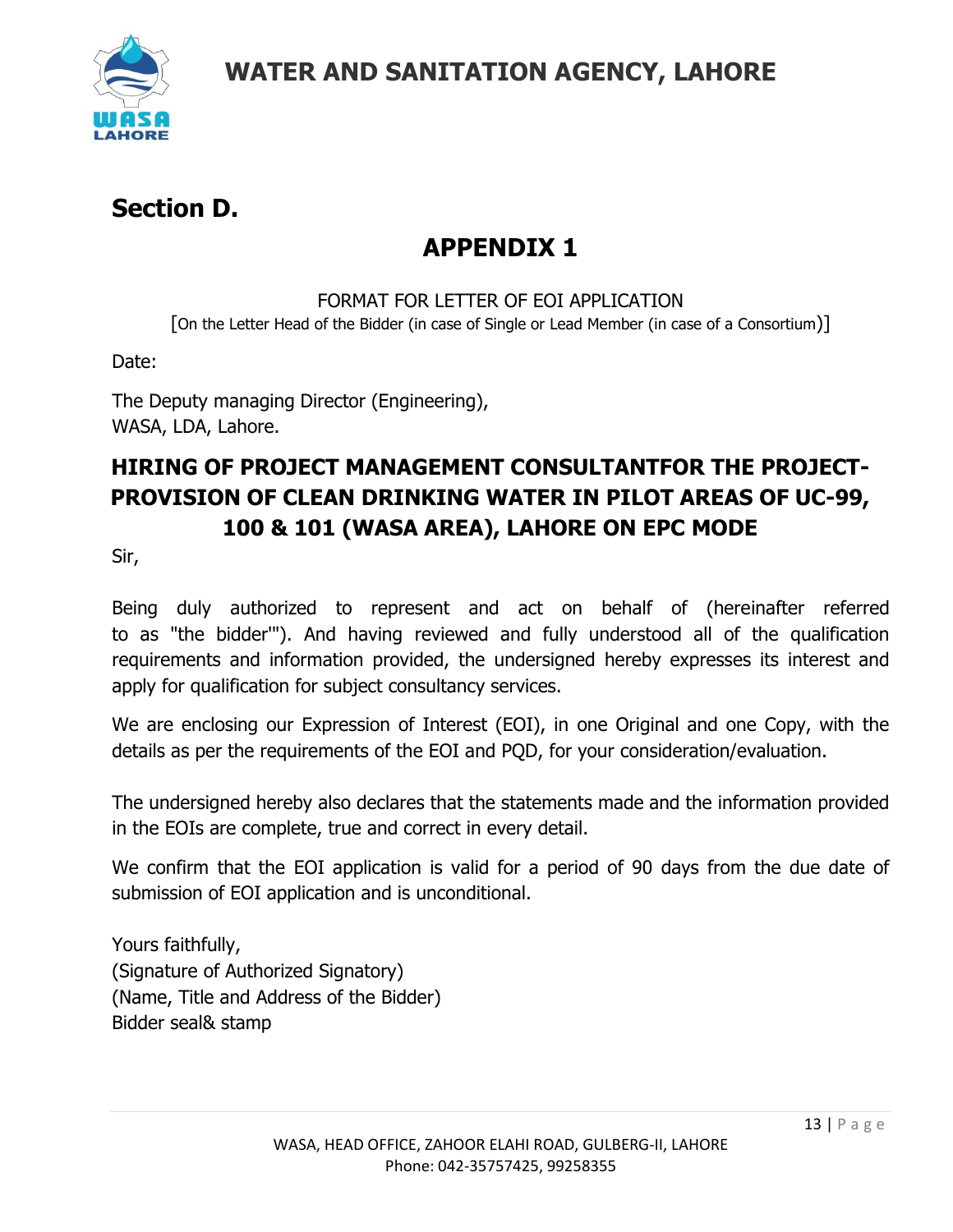

## **APPENDIX 2 INFORMATION RELATED TO EXPERIENCE**

| Project name                                                                                                                                         | Value of the agreement (in current PKR)                                                  |  |  |
|------------------------------------------------------------------------------------------------------------------------------------------------------|------------------------------------------------------------------------------------------|--|--|
| Country                                                                                                                                              |                                                                                          |  |  |
| Location within country                                                                                                                              | Duration of project (months)                                                             |  |  |
| Name of Client                                                                                                                                       | Total No. of staff-months (by your company)<br>on the project:                           |  |  |
|                                                                                                                                                      | Value of total services provided under an<br>agreement/ Consultancy fee (in current PKR) |  |  |
| Start Date (Month/Year)                                                                                                                              |                                                                                          |  |  |
|                                                                                                                                                      | In case of consortium, value of part                                                     |  |  |
| Completion Date (Month/Year)                                                                                                                         | (Consultancy fee) of the services provided by<br>Bidder under the                        |  |  |
|                                                                                                                                                      | agreement (in current PKR)                                                               |  |  |
|                                                                                                                                                      |                                                                                          |  |  |
| Name of associated members, if any                                                                                                                   | No. of professional staff-months provided by<br>the associated members:                  |  |  |
| Name of senior professional staff of your company involved and functions performed<br>(indicate most significant profiles such as Team Leader etc.): |                                                                                          |  |  |
| Narrative description of Project                                                                                                                     |                                                                                          |  |  |
| Description of actual services provided by your staff within the assignment.                                                                         |                                                                                          |  |  |

#### **Note:**

- ➢ Only the eligible projects that satisfy technical criteria shall be included.
- $\triangleright$  All the Financial numbers are to be given in Pak Rupees.

(Signature of Authorized Signatory)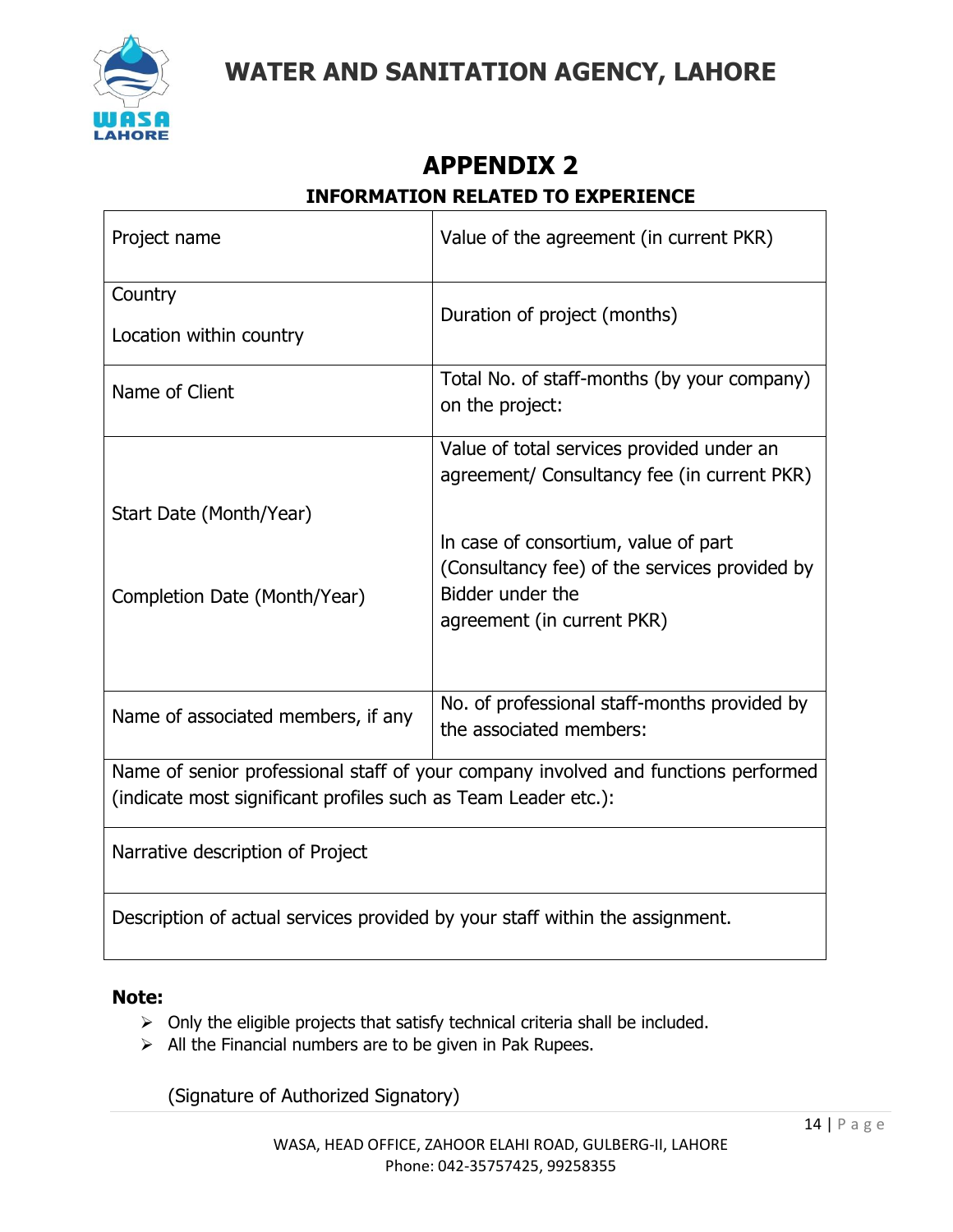

## **APPENDIX 3 CURRICULUM VITAE (CV) FOR PROFESSIONAL STAFF**

- 1. Current Position (only one candidate shall be nominated for each position):
- 2. Name of Company (insert name of company proposing the staff:
- 3. Name of Staff (insert full name)
- 4. Date of Birth:\_\_\_\_\_\_\_\_\_\_\_\_\_\_\_\_\_\_\_ Age: \_\_\_\_\_\_\_\_\_\_\_ Nationality: \_\_\_\_\_\_\_\_\_\_\_\_
- 5. CNIC No (if Pakistani): \_\_\_\_\_\_\_\_\_\_\_\_\_\_\_\_\_\_ or Passport No: \_\_\_\_\_\_\_\_\_\_\_\_\_\_\_\_\_\_
- 6. Experience (in years):
- 7. Education:

| <b>Degree</b> | <b>Major/Minor</b> | <b>Institution</b> | Year |
|---------------|--------------------|--------------------|------|
|               |                    |                    |      |
|               |                    |                    |      |
|               |                    |                    |      |

- 8. Membership of Professional Associations: \_\_\_\_\_\_\_\_\_\_\_\_\_\_\_\_\_\_\_\_\_\_\_\_\_\_\_\_\_\_\_\_
- 9. Other training (indicate significant training since degrees under 6 Education were obtained)  $\_$  , and the set of the set of the set of the set of the set of the set of the set of the set of the set of the set of the set of the set of the set of the set of the set of the set of the set of the set of the set of th

 $\overline{a_1}$  ,  $\overline{a_2}$  ,  $\overline{a_3}$  ,  $\overline{a_4}$  ,  $\overline{a_5}$  ,  $\overline{a_6}$  ,  $\overline{a_7}$  ,  $\overline{a_8}$  ,  $\overline{a_9}$  ,  $\overline{a_9}$  ,  $\overline{a_9}$  ,  $\overline{a_9}$  ,  $\overline{a_9}$  ,  $\overline{a_9}$  ,  $\overline{a_9}$  ,  $\overline{a_9}$  ,  $\overline{a_9}$  ,

- 10.Languages (For each language indicate proficiency: good, fair, or poor in speaking, reading, and writing)
- 11.Employment Record (Starting with present position, list in reverse order every employment held by staff member since graduation, giving/or each employment (see format here below): dates of employment, name of employing, organization, positions held):

| <b>Employer</b> | <b>Position</b> | From (MM/YYYY) | To (MM/YYYY) |
|-----------------|-----------------|----------------|--------------|
|                 |                 |                |              |
|                 |                 |                |              |
|                 |                 |                |              |
|                 |                 |                |              |
|                 |                 |                |              |

12.Detailed task Assigned

 $\overline{a_1}$  ,  $\overline{a_2}$  ,  $\overline{a_3}$  ,  $\overline{a_4}$  ,  $\overline{a_5}$  ,  $\overline{a_6}$  ,  $\overline{a_7}$  ,  $\overline{a_8}$  ,  $\overline{a_9}$  ,  $\overline{a_9}$  ,  $\overline{a_1}$  ,  $\overline{a_2}$  ,  $\overline{a_3}$  ,  $\overline{a_4}$  ,  $\overline{a_5}$  ,  $\overline{a_7}$  ,  $\overline{a_8}$  ,  $\overline{a_1}$  , and the contribution of the contribution of the contribution of the contribution of the contribution of the contribution of the contribution of the contribution of the contribution of the contribution of the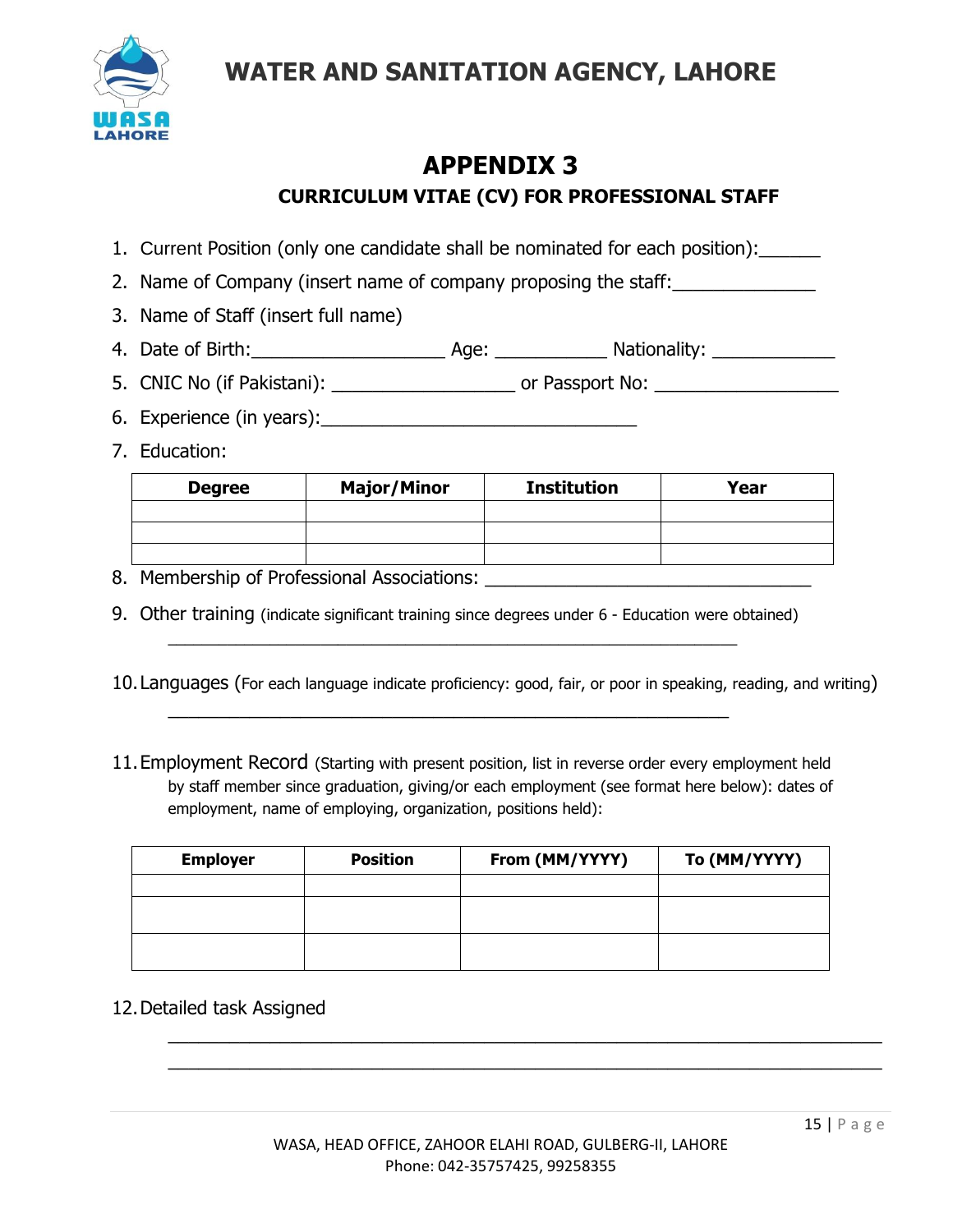

13.Work undertaken that Best Illustrates Capability to Handle the Tasks Assigned:

|  | Year: Vear: Vear: Duration of Assignment: Vears / Months) |  |
|--|-----------------------------------------------------------|--|
|  |                                                           |  |
|  |                                                           |  |
|  |                                                           |  |
|  |                                                           |  |
|  |                                                           |  |
|  |                                                           |  |
|  |                                                           |  |
|  | Year: Vear: Duration of Assignment: Vears / Months)       |  |
|  |                                                           |  |
|  |                                                           |  |
|  |                                                           |  |
|  |                                                           |  |
|  |                                                           |  |
|  |                                                           |  |
|  | Year: Vear: Vear: Duration of Assignment: Vears / Months) |  |
|  |                                                           |  |
|  |                                                           |  |
|  |                                                           |  |
|  |                                                           |  |
|  |                                                           |  |

#### 14. Certification

I, the undersigned, certify that to the best of my knowledge and belief, this CV correctly describes me, my qualifications, and my experience. I understand that any willful misstatement described herein may lead to my disqualification or dismissal, if engaged.

[Signature of staff member or authorized representative of the staff] Date: \_\_\_\_\_